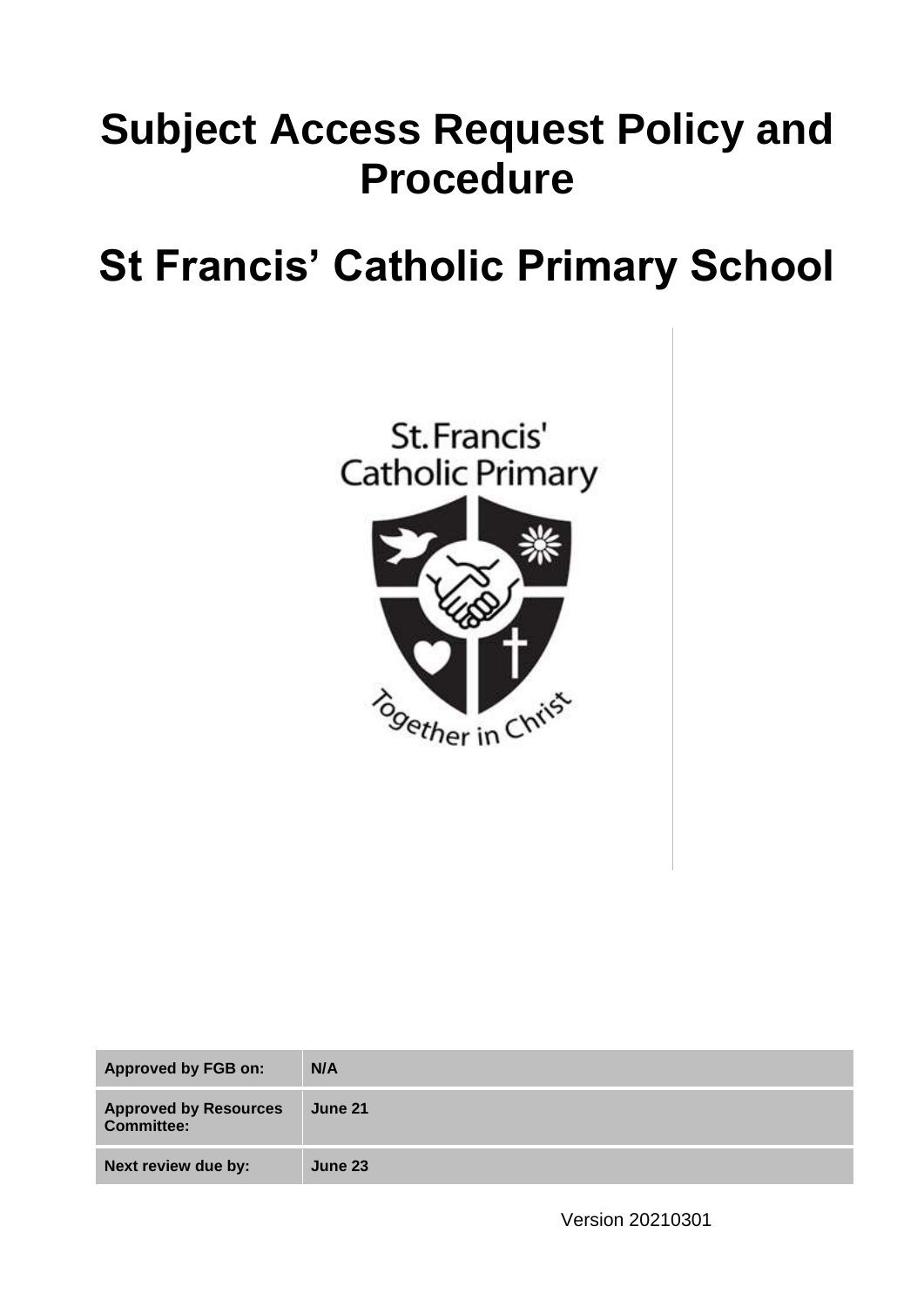#### 1. The UK General Data Protection Regulation

The UK General Data Protection Regulation (UK GDPR) regulates the processing of 'personal data'.

Personal data is information that relates to a living individual which allows that individual to be identified from that information (or that information with other information likely to come into the organisation's possession).

St Francis' Catholic Primary School is a Data Controller as it determines the purposes, and the way in which personal data is processed.

The UKGDPR provides individuals with certain rights, one of which enables individuals to find out what personal data is held, why it is held and who it is disclosed to. This right, is commonly known as subject access, and is set out in Article 15 of the UK GDPR. Individuals may exercise the right by making a 'subject access request' (SAR).

#### 2. What is a subject access request?

A subject access request (SAR) is simply a request made by or on behalf of an individual for the information which he or she is entitled to ask for under Articles 12 and 15 of the UK GDPR. The request does not have to be in any particular form, nor does it have to include the words 'subject access' or make any reference to the UK GDPR.

These requests are most often made by individuals who want to see a copy of the information an organisation holds about them. However, except where an exemption applies subject access entitles an individual to be:

- told whether any personal data is being processed;
- given a description of the personal data, the reasons it is being processed, and whether it will be given to any other organisations or people;
- given details of the source of the data (where this is available).

The right of access, commonly referred to as subject access, gives individuals the right to obtain a copy of their personal data, as well as other supplementary information. If the request is made electronically, the information should be provided in a commonly used electronic format, subject to secure transfer of that format.

#### **Formal requirements**

A subject access request (SAR) can be made verbally or in writing. The school has a Subject Access Request Form and a Data Protection Policy, both of which are available from our website.

Although, the form may make it easier for an individual to ensure they include all the information to action a subject access request there is no requirement for them to use this form. Requests may also be received via email, fax, letter etc. Adults and children who can understand their subject access rights can apply to the school for their personal information. The form also allows official representatives to apply on behalf of vulnerable or less able applicants (see section on requests made on behalf of others and requests for information about children).

To avoid personal data about one individual being sent to someone who is not entitled to it, the school need to be satisfied that they know the identity of the applicant. Enough information should be requested to confirm the individual's identity, however this must be reasonable especially in situations where the individual is known to the school through ongoing contact.

Subject access requests to the school are free under UK GDPR.

The statutory response time is one month for all data controllers, however this can be extended for further two months where the request is complex.

#### 3. Subject Access Procedures

When a SAR is received which meets the requirements above, the one month response begins to run. This one month deadline is set by the UK GDPR, however in all cases the school should respond promptly.

On receipt of subject access request, it may be more appropriate for staff members to try to satisfy the request informally in person or by telephone, perhaps when individuals are requesting copies of documents which have previously been provided or should have been provided.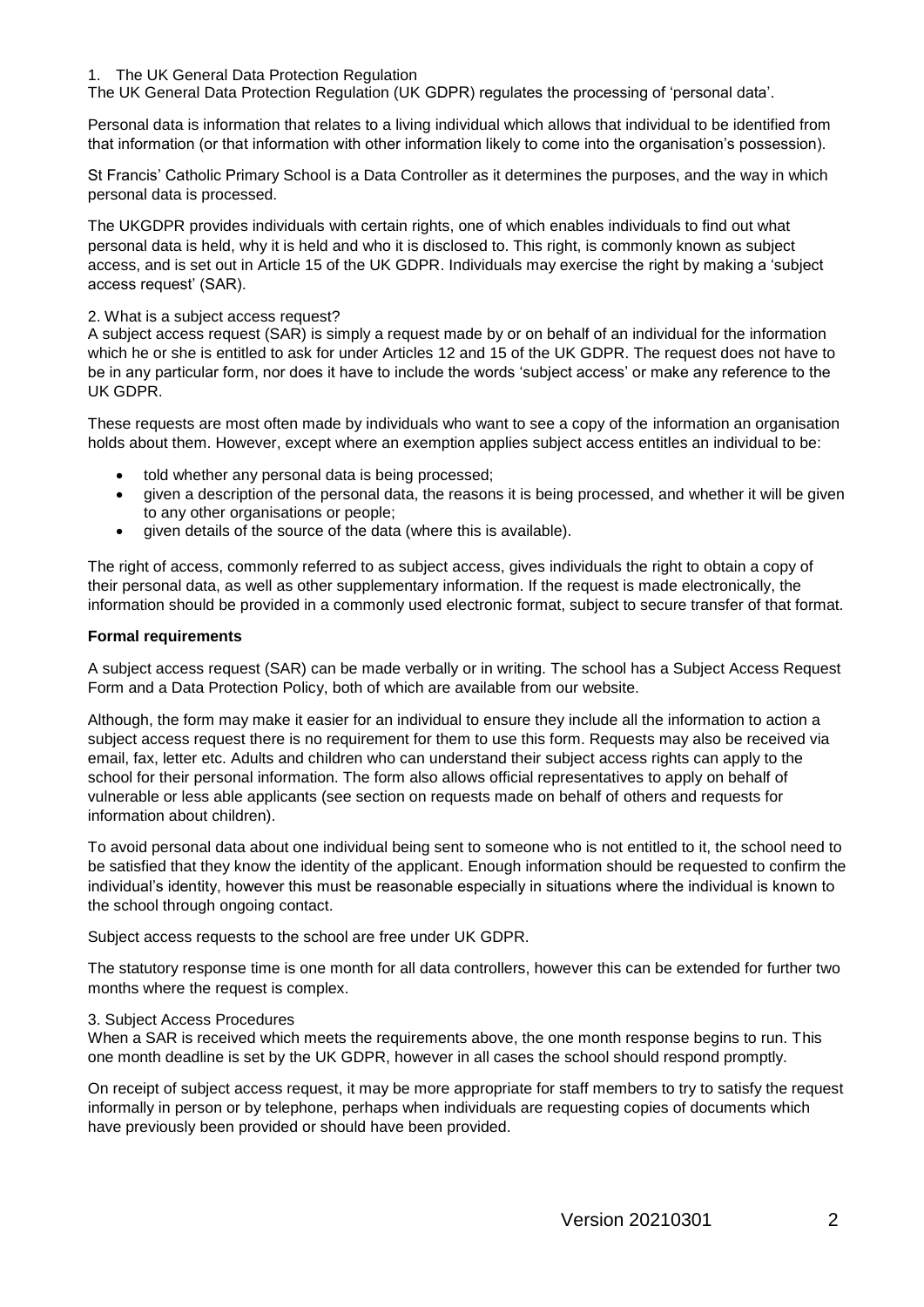Before responding to a subject access request, staff may ask the applicant for information that is reasonably required to find the personal data that they are seeking. Staff are not required to comply with the request until this information is received, however there shouldn't be an unreasonable delay in seeking clarification.

Upon receipt of a subject access response, an individual may wish to contact the school. If they remain dissatisfied following this they may also contact the Information Commissioner's Office at any time if they are not satisfied with their response, or the way their request has been handled, although they may ask the school to resolve these concerns directly in the first instance.

A detailed record of the contents of subject access replies should be kept for 7 years. This record should include the information that was disclosed, and where necessary the exemptions that were used where information was not provided.

#### 4. Requests made on behalf of others

The UK GDPR does not prevent an individual making a subject access request via a third party. Often, this will be a solicitor acting on behalf of a client. In these cases, you need to be satisfied that the third party making the request is entitled to act on behalf of the individual, but it is the third party's responsibility to provide evidence of this entitlement. This might be a written authority or might be a more general power of attorney.

When a SAR is received from a Law firm, staff must ensure that the request letter confirms that the school will not be a party to the claim. If the school is a party, the matter should be sent directly to the Insurance Team for their advice. The request letter must also include a signed consent or release form from the client. The information disclosed should be exactly as outlined in the client's consent form. Information must not be released without the client's consent form.

5. Requests for information about children Pupils attending any type of school have a right of access under the UK GDPR to their own information.

A parent can access all the other information about their child if their child is unable to act on their own behalf or gives their permission. As a general guide, a child of 12 or older is expected to be mature enough to make this kind of request.

Even in instances where a child is too young to understand the implications of a subject access request, it is important to remember that it is still fundamentally their right, rather than anybody else's, to access this information.

You may allow a parent to exercise the right of access on behalf of a child provided that the child has authorised this, or it is clearly in the best interests of the child.

Parents have an independent right of access to their child's educational record, under separate education regulations. This covers information that comes from a teacher or other employee of a local authority or school, the pupil or a parent, and is processed by or for the school's governing body or teacher, except for information the teacher has solely for their own use. It will cover information such as the records of the pupil's academic achievements as well as correspondence from teachers, local education authority employees and educational psychologists engaged by the school's governing body. It may also include information from the child and from a parent. Information provided by the parent of another child would not form part of a child's educational record.

A request for an educational record must receive a response within 15 school days. The school can charge what it costs to supply a copy of the information. It is free for a parent to **view** the educational record.

There are certain circumstances where the school can withhold an educational record; for example, where the information might cause serious harm to the physical or mental health of the pupil or another individual. The request for access would also be denied if it would mean releasing examination marks before they are officially announced.

#### 6. Exemptions

Some types of personal information are exempt from the right of subject access. Information may be exempt because of its nature or because the effect that its disclosure would have. There are also restrictions where this would involve disclosing information about another individual (third parties).